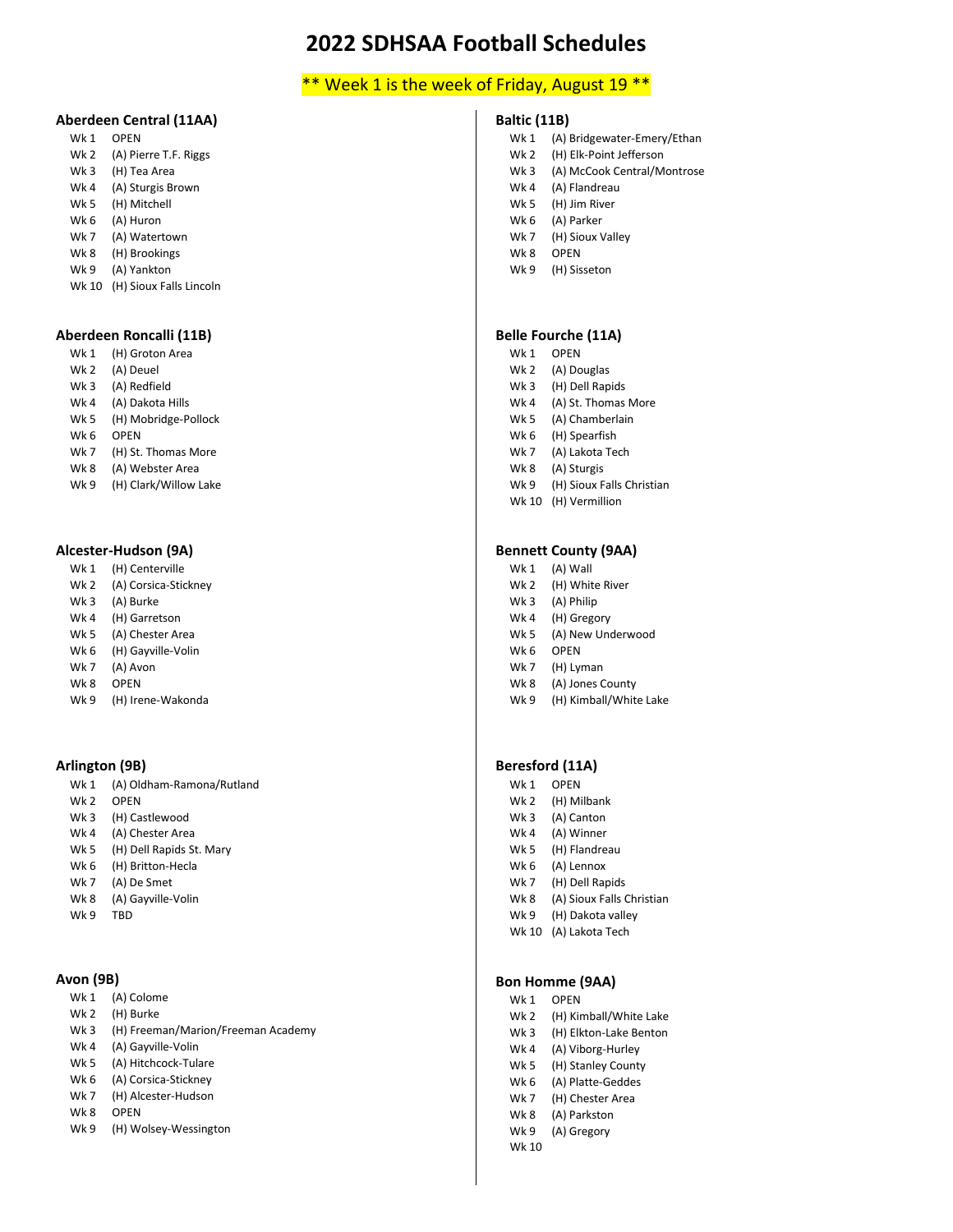# \*\* Week 1 of the 2022 season is the week of Friday, August 19 \*\*

### **Brandon Valley (11AAA)**

| Wk 1            | OPEN                      |
|-----------------|---------------------------|
| Wk 2            | (H) O'Gorman              |
| Wk <sub>3</sub> | (A) Harrisburg            |
| Wk 4            | (A) Rapid City Central    |
| Wk 5            | (H) Sioux Falls Roosevelt |
| Wk 6            | (H) Rapid City Stevens    |
| Wk 7            | (H) Pierre T.F. Riggs     |
| Wk 8            | (A) Sioux Falls Lincoln   |
| Wk 9            | (H) Sioux Falls Jefferson |

Wk 10 (A) Sioux Falls Washington

#### **Bridgewater-Emery/Ethan (11B)**

- Wk 1 (H) Baltic
- Wk 2 (A) Flandreau
- Wk 3 (H) Clark/Willow Lake
- Wk 4 (A) Parker
- Wk 5 (A) Sioux Valley
- Wk 6 OPEN
- Wk 7 (H) Winner
- Wk 8 (A) McCook Central/Montrose
- Wk 9 (H) Elk-Point Jefferson

#### **Britton-Hecla (9AA)**

- Wk 1 (H) Great Plains Lutheran
- Wk 2 (A) Florence/Henry
- Wk 3 (H) Waverly-South Shore
- Wk 4 (H) Hamlin
- Wk 5 OPEN
- Wk 6 (A) Arlington
- Wk 7 (A) Langford Area
- Wk 8 (H) Wolsey-Wessington
- Wk 9 (A) Herreid/Selby Area

#### **Brookings (11AA)**

- Wk 1 OPEN Wk 2 (H) Watertown Wk 3 (H) Pierre T.F. Riggs
- Wk 4 (A) Huron
- Wk 5 (H) Spearfish
- Wk 6 (A) Douglas
- Wk 7 (H) Yankton
- Wk 8 (A) Aberdeen Central
- Wk 9 (A) Harrisburg
- Wk 10 (H) Mitchell

#### **Burke (9A)**

| Wk 1 (H) Freeman/Marion/Freeman Academy |
|-----------------------------------------|
| Wk 2 (A) Avon                           |

- Wk 3 (H) Alcester-Hudson
- Wk 4 (H) Colome
- Wk 5 (H) Corsica-Stickney
- Wk 6 OPEN
- Wk 7 (A) Irene-Wakonda
- Wk 8 (H) Gregory
- Wk 9 (A) Gayville-Volin

#### **Canistota (9A)**

- Wk 1 (H) Irene-Wakonda
- Wk 2 (A) Howard
- Wk 3 (H) Viborg-Hurley
- Wk 4 (A) Florence/Henry
- Wk 5 (H) Elkton-Lake Benton
- Wk 6 (A) Hanson
- Wk 7 (A) Deubrook Area
- Wk 8 OPEN
- Wk 9 (H) Platte-Geddes

#### **Canton (11A)**

- Wk 1 OPEN
- Wk 2 (A) SF Christian
- Wk 3 (H) Beresford
- Wk 4 (A) Lennox
- Wk 5 (H) Dell Rapids
- Wk 6 (A) West Central
- Wk 7 (H) Madison
- Wk 8 (A) Vermillion
- Wk 9 (H) Custer
- Wk 10 (H) Chamberlain

#### **Castlewood (9A)**

- Wk 1 (H) De Smet
- Wk 2 OPEN
- Wk 3 (A) Arlington
- Wk 4 (H) Dell Rapids St. Mary
- Wk 5 (A) North Central
- Wk 6 (H) Hamlin
- Wk 7 (H) Oldham-Ramona/Rutland
- Wk 8 (A) Waverly-South Shore
- Wk 9 TRD

#### **Centerville (9A)**

- Wk 1 (A) Alcester-Hudson
- Wk 2 (H) Chester Area
- Wk 3 (A) Irene-Wakonda
- Wk 4 (A) Corsica-Stickney
- Wk 5 (H) Gayville-Volin
- Wk 6 (H) Estelline/Hendricks
- Wk 7 OPEN
- Wk 8 (H) Colome
- Wk 9 (A) Garretson

#### **Chamberlain (11A)**

- Wk 1 OPEN
- Wk 2 (H) Lennox
- Wk 3 (A) Dakota valley
- Wk 4 (A) Lakota Tech
- Wk 5 (H) Bell Fourche
- Wk 6 (A) Sioux Falls Christian
- Wk 7 (H) Vermillion Wk 8 (A) Dell Rapids
- 
- Wk 9 (H) Milbank
- Wk 10 (A) Canton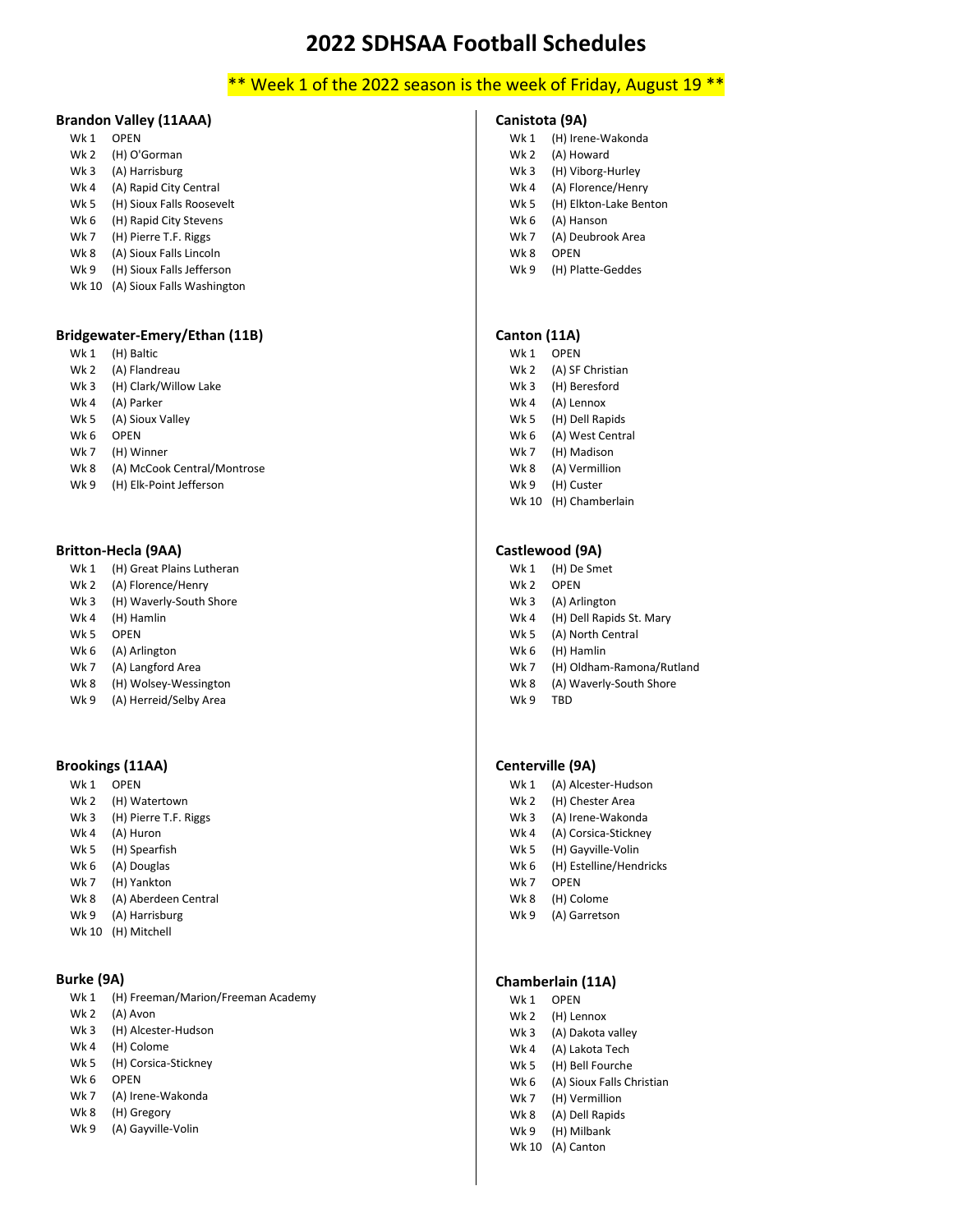# \*\* Week 1 of the 2022 season is the week of Friday, August 19 \*\*

### **Chester Area (9A)**

- Wk 1 (A) Garretson
- Wk 2 (A) Centerville
- Wk 3 (H) Hanson Wk 4 (H) Arlington
- Wk 5 (H) Alcester-Hudson
- Wk 6 (A) Viborg-Hurley
- Wk 7 (A) Bon Homme
- Wk 8 OPEN
- Wk 9 (H) Howard

#### **Clark/Willow Lake (11B)**

- Wk 1 (A) Deuel
- Wk 2 (H) Webster Area
- Wk 3 (A) Bridgewater-Emery/Ethan
- Wk 4 (H) Groton Area
- Wk 5 (H) Parker
- Wk 6 (A) Mobridge-Pollock
- Wk 7 (H) Dakota Hills
- Wk 8 OPEN
- Wk 9 (A) Aberdeen Roncalli

#### **Colman-Egan (9A)**

- Wk 1 (A) Elkton-Lake Benton
- Wk 2 (H) Deubrook Area
- Wk 3 OPEN
- Wk 4 (H) Howard
- Wk 5 (A) Estelline/Hendricks
- Wk 6 (H) Wolsey-Wessington
- Wk 7 (A) Iroquois/Lake Preston
- Wk 8 (A) Platte-Geddes
- Wk 9 TRD

#### **Colome (9B)**

- Wk 1 (H) Avon
- Wk 2 (H) Gayville-Volin
- Wk 3 OPEN
- Wk 4 (A) Burke
- Wk 5 (H) Sully Buttes
- Wk 6 (A) Freeman/Marion/Freeman Academy
- Wk 7 (H) Sunshine Bible Academy
- Wk 8 (A) Centerville
- Wk 9 (A) Hanson

#### **Corsica-Stickney (9B)**

- Wk 1 (A) Gayville-Volin
- Wk 2 (H) Alcester-Hudson
- Wk 3 (A) Oldham-Ramona/Rutland
- Wk 4 (H) Centerville
- Wk 5 (A) Burke
- Wk 6 (H) Avon
- Wk 7 OPEN
- Wk 8 (H) Freeman/Marion/Freeman Academy
- Wk 9 (A) Sully Buttes

#### **Custer (11A)**

- Wk 1 OPFN Wk 2 (A) West Central Wk 3 (H) Tri-Valley Wk 4 (H) Rapid City Christian Wk 5 (H) Lennox Wk 6 (A) Vermillion Wk 7 (H) Lead-Deadwood Wk 8 (H) Hill City
- Wk 9 (A) Canton
- Wk 10 (A) Madison

### **Dakota Hills (11B)**

- Wk 1 (A) Sisseton
- Wk 2 (H) Mobridge-Pollock
- Wk 3 (A) Groton Area
- Wk 4 (H) Aberdeen Roncalli
- Wk 5 (H) Webster Area
- Wk 6 (A) Deuel
- Wk 7 (A) Clark/Willow Lake Wk 8 (H) Redfield
- Wk 9 OPEN

#### **Dakota Valley (11A)**

- Wk 1 OPEN
- Wk 2 (A) Vermillion
- Wk 3 (H) Chamberlain
- Wk 4 (A) Sioux Falls Christian
- Wk 5 (A) Milbank
- Wk 6 (H) Madison
- Wk 7 (H) Lennox
- Wk 8 (A) Lakota Tech
- Wk 9 (A) Beresford
- Wk 10 (H) Dell Rapids

#### **De Smet (9B)**

- Wk 1 (A) Castlewood
- Wk 2 (H) Stanley County
- Wk 3 (A) Dell Rapid St. Mary
- Wk 4 (H) Oldham-Ramona/Rutland
- Wk 5 (A) Wolsey-Wessington
- Wk 6 OPEN
- Wk 7 (H) Arlington
- Wk 8 (H) Hitchock-Tulare
- Wk 9 TBD

# **Dell Rapids (11A)**

- Wk 1 OPEN
- Wk 2 (A) Madison
- Wk 3 (A) Belle Fourche
- Wk 4 (H) Hot Springs
- Wk 5 (A) Canton
- Wk 6 (H) Milbank
- Wk 7 (A) Beresford
- Wk 8 (H) Chamberlain
- Wk 9 (H) St. Thomas More
- Wk 10 (A) Dakota valley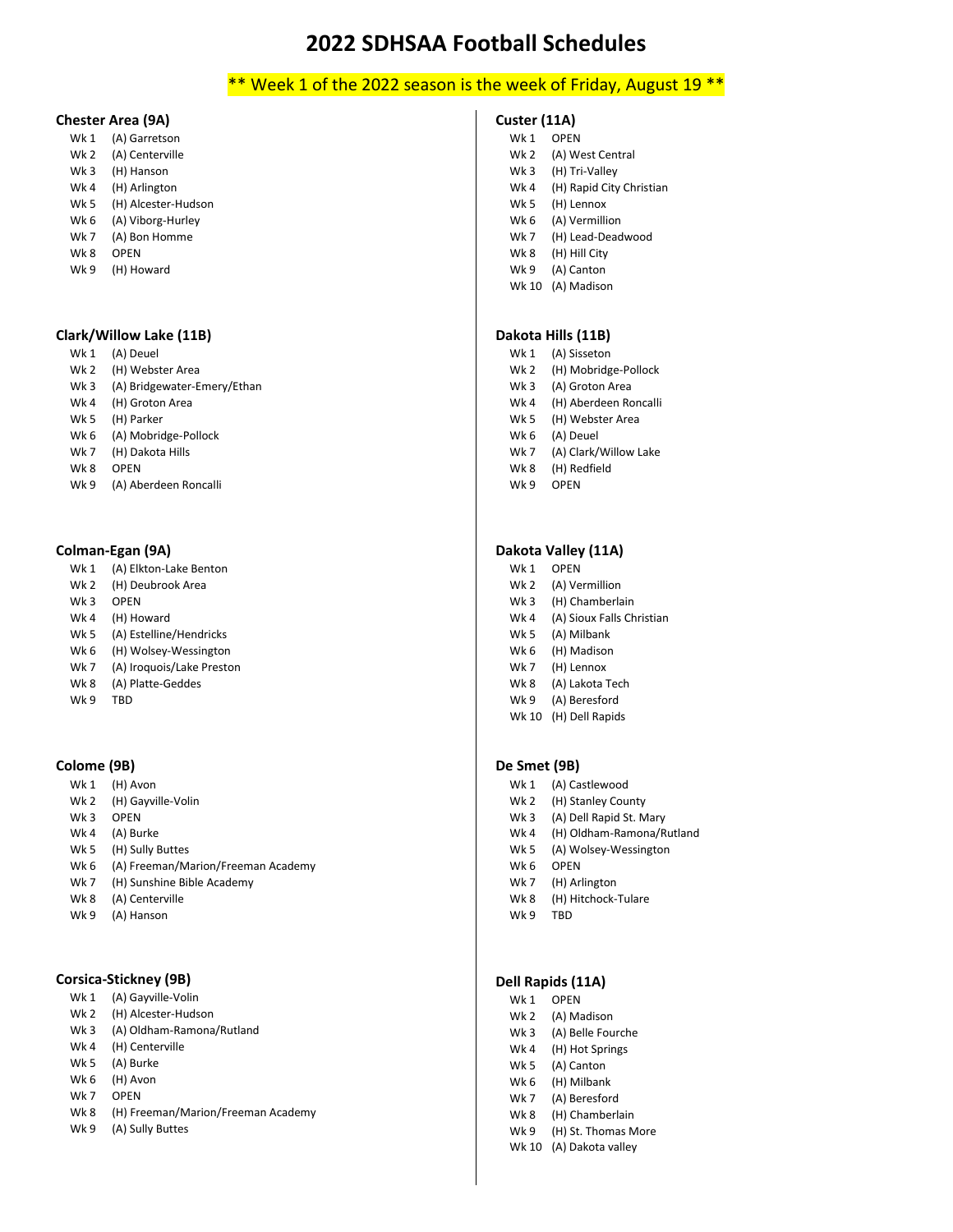# \*\* Week 1 of the 2022 season is the week of Friday, August 19 \*\*

#### **Dell Rapids St. Mary (9B)**

- Wk 1 (H) Waverly-South Shore Wk 2 (A) Hamlin
- Wk 3 (H) De Smet
- Wk 4 (A) Castlewood
- Wk 5 (A) Arlington
- Wk 6 (H) Oldham-Ramona/Rutland
- Wk 7 (H) Kimball/White Lake Wk 8 OPEN
- Wk 9 TBD

#### **Deubrook Area (9A)**

- Wk 1 (A) Estelline/Hendricks
- Wk 2 (A) Colman-Egan
- Wk 3 (A) Great Plains Lutheran
- Wk 4 (H) Elkton-Lake Benton
- Wk 5 (A) Iroquois/Lake Preston
- Wk 6 (A) Florence/Henry
- Wk 7 (H) Canistota
- Wk 8 OPEN
- Wk 9 TBD

#### **Deuel (11B)**

- Wk 1 (H) Clark/Willow Lake
- Wk 2 (H) Aberdeen Roncalli
- Wk 3 (A) Sisseton
- Wk 4 (A) Webster Area
- Wk 5 (H) Groton Area
- Wk 6 (H) Dakota Hills
- Wk 7 (A) Tripp-Delmont/Armour/Andes Central/Dakota Christian
- Wk 8 OPEN
- Wk 9 (A) Redfield

#### **Douglas (11AA)**

Wk 1 OPEN Wk 2 (H) Belle Fourche Wk 3 (H) Rapid City Stevens Wk 4 (A) Spearfish Wk 5 (H) Tea Area Wk 6 (H) Brookings Wk 7 (A) Huron Wk 8 (A) STM Wk 9 (A) Sturgis Brown Wk 10 (H) Pierre T.F. Riggs

### **Dupree (9AA)**

| Wk 1 | (A) Faith                |
|------|--------------------------|
| Wk 2 | (H) Lemmon/McIntosh      |
| Wk 3 | (A) Stanley County       |
| Wk 4 | (A) Timber Lake          |
| Wk 5 | (H) Philip               |
| Wk 6 | (H) Harding County/Bison |
| Wk 7 | (A) Newell               |
| Wk 8 | (H) Ipswich              |
| Wk 9 | OPFN                     |
|      |                          |

### **Elk Point-Jefferson (11B)**

- Wk 1 (A) Parker
- Wk 2 (A) Baltic
- Wk 3 (H) Sioux Valley
- Wk 4 OPEN
- Wk 5 (A) McCook Central/Montrose
- Wk 6 (H) Flandreau
- Wk 7 (H) Miller/Highmore-Harrold
- Wk 8 (H) Tri-Valley
- Wk 9 (A) Bridgewater-Emery/Ethan

#### **Elkton-Lake Benton (9AA)**

- Wk 1 (H) Colman-Egan
- Wk 2 (H) Estelline/Hendricks
- Wk 3 (A) Bon Homme
- Wk 4 (A) Deubrook Area
- Wk 5 (A) Canistota
- Wk 6 (H) Iroquois/Lake Preston
- Wk 7 OPEN
- Wk 8 (A) Florence/Henry
- Wk 9 TBD

#### **Estelline/Hendricks (9A)**

- Wk 1 (H) Deubrook Area
- Wk 2 (A) Elkton-Lake Benton
- Wk 3 OPEN
- Wk 4 (A) Iroquois/Lake Preston
- Wk 5 (H) Colman-Egan
- Wk 6 (A) Centerville
- Wk 7 (H) Waverly-South Shore
- Wk 8 (A) Warner Wk 9 TRD
- 

#### **Faith (9B)**

- Wk 1 (H) Dupree
- Wk 2 (H) Newell
- Wk 3 (A) Harding County/Bison
- Wk 4 (H) North Central
- Wk 5 (A) Lemmon/McIntosh
- Wk 6 (H) Timber Lake
- Wk 7 OPEN
- Wk 8 (A) Kadoka Area Wk 9 (A) Stanley County

#### **Faulkton Area (9B)**

- Wk 1 (A) Ipswich
- Wk 2 (H) Hitchock-Tulare
- Wk 3 (A) Potter County
- Wk 4 (H) Langford
- Wk 5 (H) Northwestern
- Wk 6 (H) Warner
- Wk 7 (A) North Central Wk 8 OPEN
- 
- Wk 9 (A) Leola/Frederick Area
- Wk 10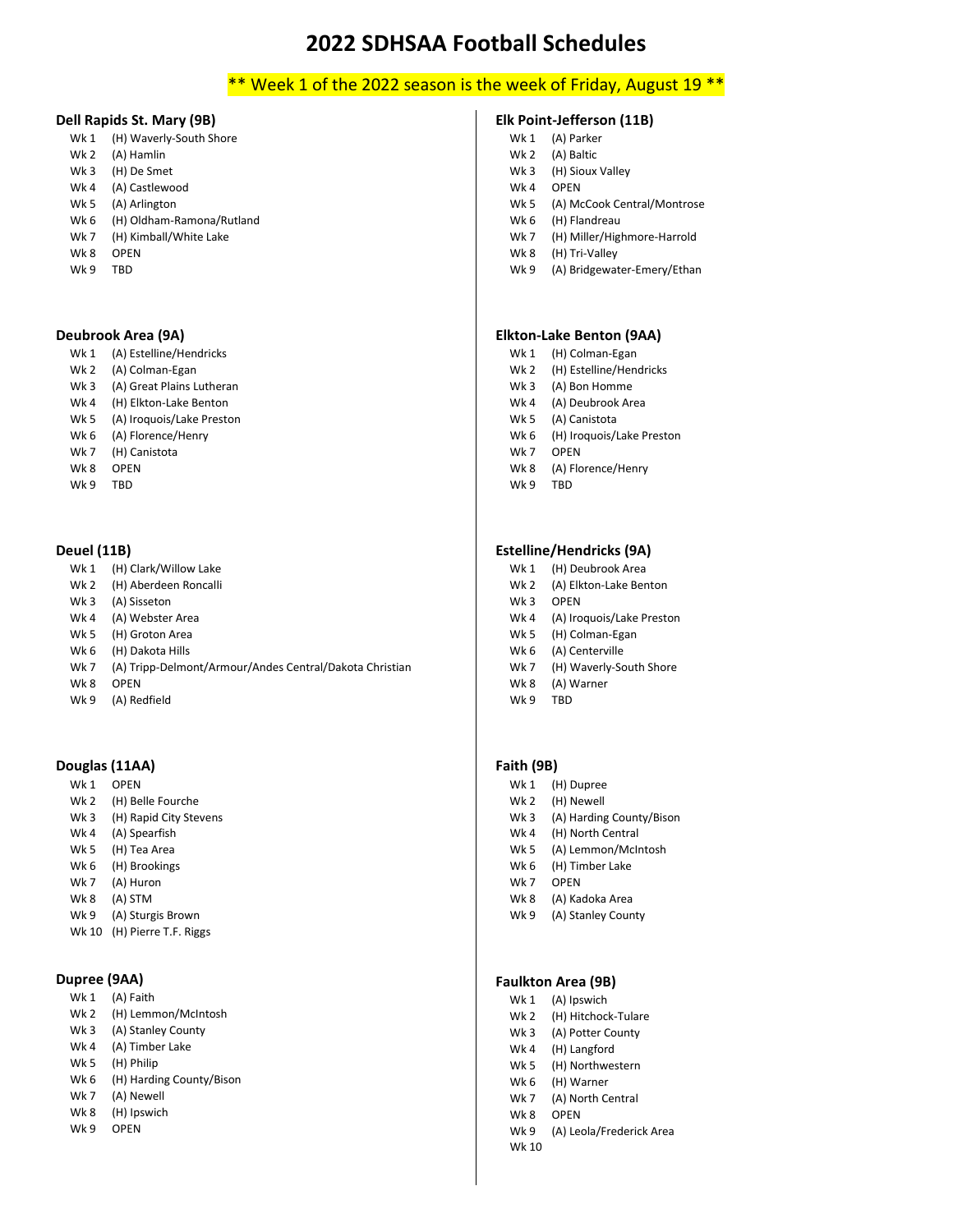# \*\* Week 1 of the 2022 season is the week of Friday, August 19 \*\*

### **Flandreau (11B)**

- Wk 1 (H) McCook Central/Montrose
- Wk 2 (H) Bridgewater-Emery/Ethan
- Wk 3 (A) Parker
- Wk 4 (H) Baltic Wk 5 (A) Beresford
- Wk 6 (A) Elk-Point Jefferson
- Wk 7 (A) Jim River
- Wk 8 OPEN
- Wk 9 (H) Sioux Valley

#### **Florence/Henry (9AA)**

- Wk 1 (A) Hamlin
- Wk 2 (H) Britton-Hecla
- Wk 3 OPEN
- Wk 4 (H) Canistota
- Wk 5 (A) Waverly-South Shore
- Wk 6 (H) Deubrook Area
- Wk 7 (A) Great Plains Lutheran
- Wk 8 (H) Elkton-Lake Benton
- Wk 9 (A) Freeman/Marion/Freeman Academy

#### **Freeman/Marion/Freeman Academy (9AA)**

- Wk 1 (A) Burke
- Wk 2 (H) Iroquois/Lake Preston
- Wk 3 (A) Avon
- Wk 4 OPEN
- Wk 5 (A) Howard
- Wk 6 (H) Colome
- Wk 7 (H) Gayville-Volin
- Wk 8 (A) Corsica-Stickney
- Wk 9 (H) Florence/Henry

#### **Garretson (9AA)**

- Wk 1 (H) Chester Area
- Wk 2 (A)Viborg-Hurley
- Wk 3 (H) Hamlin
- Wk 4 (A) Alcester-Hudson
- Wk 5 OPEN
- Wk 6 (A) Parkston
- Wk 7 (H) Hanson
- Wk 8 (A) Irene-Wakonda
- Wk 9 (H) Centerville

#### **Gayville-Volin (9B)**

| Wk 1            | (H) Corsica-Stickney               |
|-----------------|------------------------------------|
| Wk <sub>2</sub> | (A) Colome                         |
| Wk <sub>3</sub> | OPFN                               |
| Wk 4            | (H) Avon                           |
| <b>Wk 5</b>     | (A) Centerville                    |
| Wk 6            | (A) Alcester-Hudson                |
| Wk 7            | (A) Freeman/Marion/Freeman Academy |
| Wk 8            | (H) Arlington                      |
| Wk 9            | (H) Burke                          |
|                 |                                    |

### **Great Plains Lutheraneran (9AA)**

- Wk 1 (A) Britton-Hecla
- Wk 2 (H) Waverly-South Shore
- Wk 3 (H) Deubrook Area
- Wk 4 OPEN
- Wk 5 (A) Sunshine Bible Academy
- Wk 6 (A) North Central
- Wk 7 (H) Florence/Henry
- Wk 8 (A) Hamlin
- Wk 9 (H) Hitchcock-Tulare

#### **Gregory (9A)**

- Wk 1 OPEN
- Wk 2 (H) Wolsey-Wessington
- Wk 3 (A) Platte-Geddes
- Wk 4 (A) Bennett County
- Wk 5 (H) Irene-Wakonda
- Wk 6 (A) Kimball/White Lake
- Wk 7 (H) Parkston Wk 8 (A) Burke
- 
- Wk 9 (H) Bon Homme

### **Groton Area (11B)**

- Wk 1 (A) Aberdeen Roncalli
- Wk 2 (H) Redfield
- Wk 3 (H) Dakota Hills
- Wk 4 (A) Clark/Willow Lake
- Wk 5 (A) Deuel
- Wk 6 (H) Sisseton
- Wk 7 (H) Webster Area
- Wk 8 OPEN
- Wk 9 (A) Mobridge-Pollock

#### **Hamlin (9AA)**

- Wk 1 (H) Florence/Henry
- Wk 2 (H) Dell Rapids St. Mary
- Wk 3 (A) Garretson
- Wk 4 (A) Britton-Hecla
- Wk 5 (H) Leola/Frederick Area Area
- Wk 6 (A) Castlewood
- Wk 7 (A) Warner
- Wk 8 (H) Great Plains Lutheran
- Wk 9 OPEN

### **Hanson (9AA)**

- Wk 1 (A) Howard
- Wk 2 (A) Irene-Wakonda
- Wk 3 (A) Chester Area Wk 4 (H) Parkston
- W<sub>k</sub> 5 OPFN
- Wk 6 (H) Canistota
- Wk 7 (A) Garretson
- Wk 8 (H) Viborg-Hurley
- Wk 9 (H) Colome
- Wk 10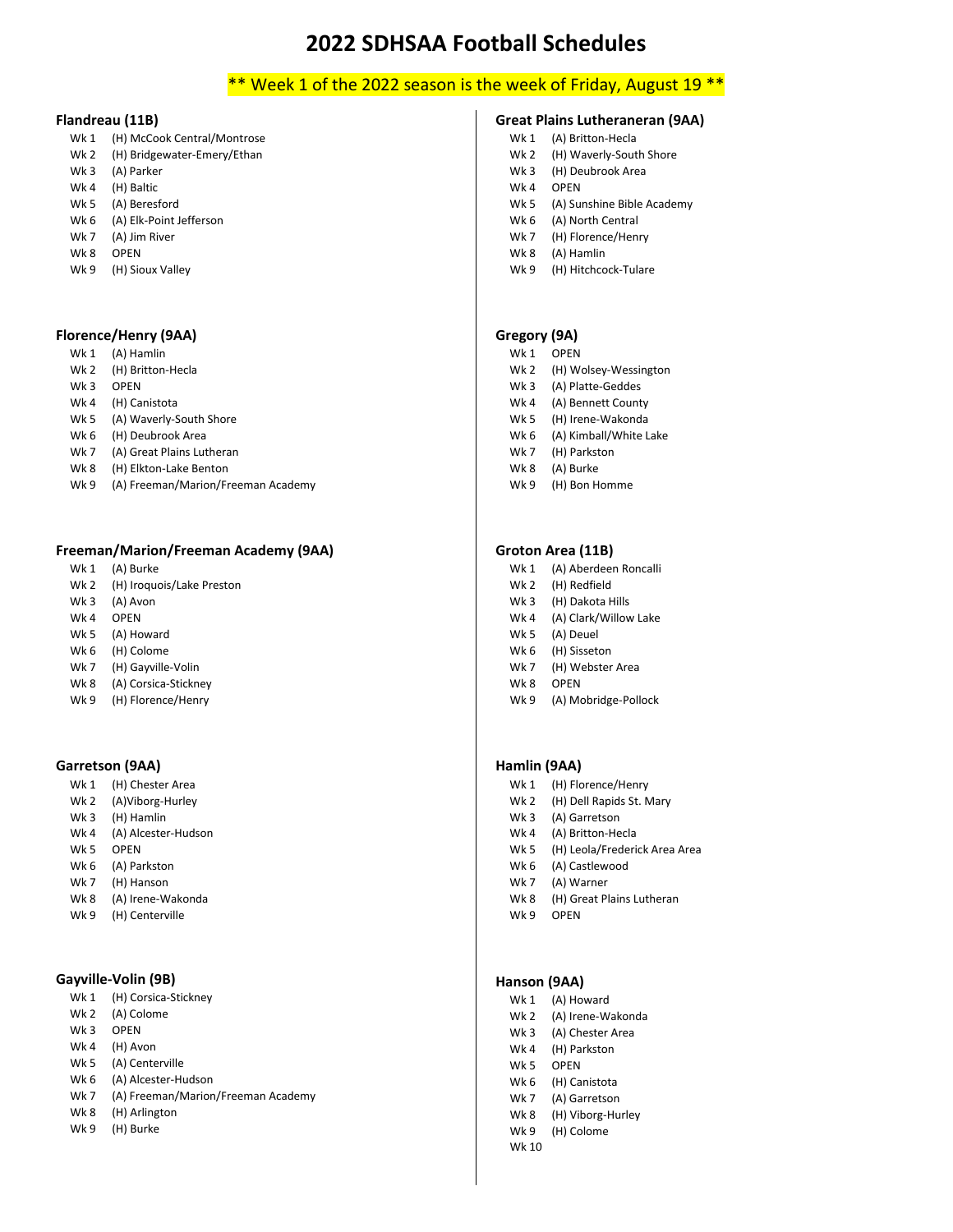# \*\* Week 1 of the 2022 season is the week of Friday, August 19 \*\*

#### **Harding County/Bison (9A)**

- Wk 1 (A) New Underwood Wk 2 (A) Kadoka Area Wk 3 (H) Faith
- Wk 4 (H) Lemmon/McIntosh
- Wk 5 (H) Newell
- Wk 6 (A) Dupree
- Wk 7 (A) Wall
- Wk 8 (H) Timber Lake
- W<sub>k</sub> 9 OPEN

#### **Harrisburg (11AAA)**

- Wk 1 OPEN
- Wk 2 (A) Sioux Falls Jefferson
- Wk 3 (H) Brandon Valley
- Wk 4 (A) Rapid City Stevens
- Wk 5 (H) Sioux Falls Lincoln
- Wk 6 (A) Sioux Falls Roosevelt
- Wk 7 (A) Sioux Falls Washington
- Wk 8 (H) Rapid City Central
- Wk 9 (H) Brookings
- Wk 10 (A) O'Gorman

#### **Herreid/Selby Area (9B)**

- Wk 1 OPEN
- Wk 2 (A) Timber Lake
- Wk 3 (H) Lemmon/McIntosh
- Wk 4 (H) Newell
- Wk 5 (A) Ipswich
- Wk 6 (A) Sully Buttes
- Wk 7 (H) Northwestern
- Wk 8 (A) Potter County
- Wk 9 (H) Britton-Hecla

#### **Hill City (11B)**

- Wk 1 (A) Tripp-Delmont/Armour/Andes Central/Dakota Christian Wk 2 (H) Lead-Deadwood Wk 3 OPEN
- Wk 4 (H) Sioux Valley
- Wk 5 (H) Lakota Tech Wk 6 (A) Miller/Highmore-Harrold
- Wk 7 (H) Rapid City Christian
- Wk 8 (A) Custer
- Wk 9 (H) Hot Springs

### **Hitchcock-Tulare (9B)**

- Wk 1 (H) Northwestern
- Wk 2 (A) Faulkton Area
- Wk 3 (H) Iroquois/Lake Preston
- Wk 4 (A) Waverly-South Shore
- Wk 5 (H) Avon
- Wk 6 (H) Sunshine Bible Academy
- Wk 7 OPEN
- Wk 8 (A) De Smet
- Wk 9 (A) Great Plains Lutheran

#### **Hot Springs (11B)**

- Wk 1 (A) Redfield
- Wk 2 OPEN
- Wk 3 (H) Lakota Tech
- Wk 4 (A) Dell Rapids
- Wk 5 (H) St. Thomas More
- Wk 6 (A) Lead-Deadwood
- Wk 7 (H) McCook Central/Montrose
- Wk 8 (H) Rapid City Christian
- Wk 9 (A) Hill City

#### **Howard (9AA)**

- Wk 1 (H) Hanson
- Wk 2 (A) Canistota
- Wk 3 (H) Kimball/White Lake
- Wk 4 (A) Colman-Egan
- Wk 5 (H) Freeman/Marion/Freeman Academy
- Wk 6 (H) Irene-Wakonda
- Wk 7 (A) Viborg-Hurley
- Wk 8 OPEN
- Wk 9 (A) Chester Area

#### **Huron (11AA)**

- Wk 1 OPEN
- Wk 2 (A) Tea Area
- Wk 3 (A) Watertown
- Wk 4 (H) Brookings
- Wk 5 (A) Sturgis
- Wk 6 (H) Aberdeen Central
- Wk 7 (H) Douglas
- Wk 8 (H) Pierre T.F. Riggs
- Wk 9 (A) Mitchell Wk 10 (A) Yankton

#### **Ipswich (9AA)**

- Wk 1 (H) Faulkton Area
- Wk 2 (A) Langford Area
- Wk 3 (A) Warner
- Wk 4 (H) Northwestern
- Wk 5 (H) Herreid/Selby Area
- Wk 6 (A) Leola/Frederick Area Area
- Wk 7 OPEN
- Wk 8 (A) Dupree Wk 9 (H) North Central

#### **Irene-Wakonda (9B)**

- Wk 1 (A) Canistota
- Wk 2 (H) Hanson
- Wk 3 (H) Centerville
- Wk 4 OPEN
- Wk 5 (A) Gregory Wk 6 (A) Howard
- Wk 7 (H) Burke
- Wk 8 (H) Garretson
- Wk 9 (A) Alcester-Hudson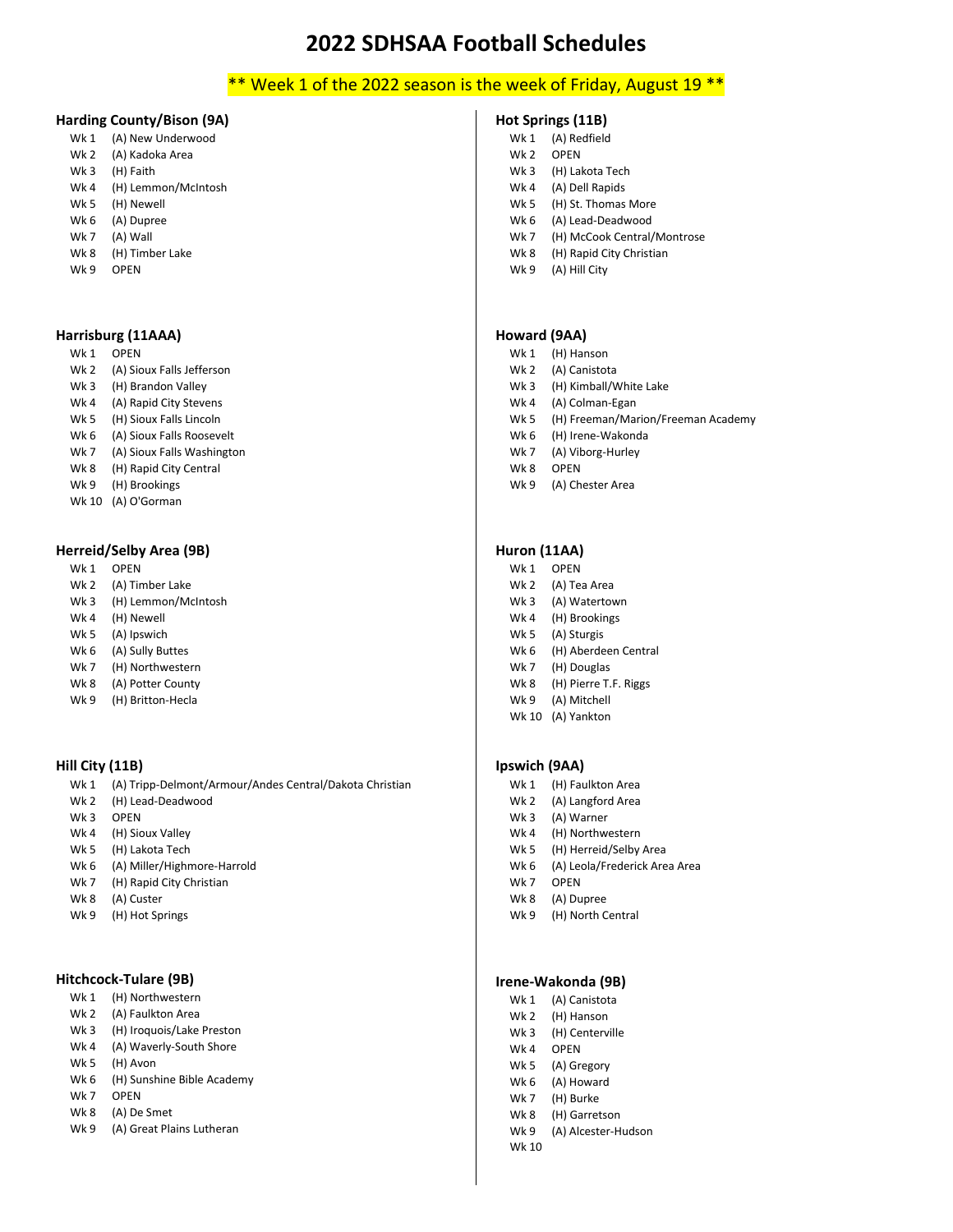# \*\* Week 1 of the 2022 season is the week of Friday, August 19 \*\*

#### **Iroquois/Lake Preston (9A)**

- Wk 1 (A) Wolsey-Wessington
- Wk 2 (A) Freeman/Marion/Freeman Academy
- Wk 3 (A) Hitchcock-Tulare
- Wk 4 (H) Estelline/Hendricks
- Wk 5 (H) Deubrook Area
- Wk 6 (A) Elkton-Lake Benton
- Wk 7 (H) Colman-Egan
- Wk 8 OPEN
- Wk 9 TBD

#### **Jim River (11B)**

- Wk 1 (A) Sioux Valley
- Wk 2 (H) Woonsocket/Wessington Springs/Sanborn Central
- Wk 3 (H) Miller/Highmore-Harrold
- Wk 4 (A) Mount Vernon/Plankinton
- Wk 5 (A) Baltic
- Wk 6 (A) Wagner
- Wk 7 (H) Flandreau
- Wk 8 (H) Tripp-Delmont/Armour/Andes Central/Dakota Christian
- Wk 9 OPEN

#### **Jones County (9B)**

- Wk 1 (H) Lyman
- Wk 2 (A) Sunshine Bible Academy
- Wk 3 (A) White River
- Wk 4 (H) Philip
- Wk 5 (A) Timber Lake
- Wk 6 (A) Kadoka Area
- Wk 7 (H) New Underwood
- Wk 8 (H) Bennett County
- Wk 9 OPFN

#### **Kadoka Area (9B)**

- Wk 1 (H) White River Wk 2 (H) Harding County/Bison
- Wk 3 (A) Lyman
- Wk 4 (H) Wall
- Wk 5 OPEN
- Wk 6 (H) Jones County
- Wk 7 (A) Philip
- Wk 8 (H) Faith
- Wk 9 (A) New Underwood

#### **Kimball/White Lake (9AA)**

- Wk 1 (H) Parkston
- Wk 2 (A) Bon Homme
- Wk 3 (A) Howard
- Wk 4 (H) Platte-Geddes
- Wk 5 OPEN
- Wk 6 (H) Gregory
- Wk 7 (A) Dell Rapids St. Mary
- Wk 8 (H) Wall
- Wk 9 (A) Bennett County

### **Lakota Tech (11A)**

- Wk 1 OPFN
- Wk 2 (H) Tripp-Delmont/Armour/Andes Central/Dakota Christian
- Wk 3 (A) Hot Springs
- Wk 4 (H) Chamberlain
- Wk 5 (A) Hill City
- Wk 6 (A) Rapid City Christian
- Wk 7 (H) Bell Fourche
- Wk 8 (H) Dakota valley
- Wk 9 (A) Lead-Deadwood
- Wk 10 (H) Beresford

#### **Langford Area (9B)**

- Wk 1 (A) Leola/Frederick Area
- Wk 2 (H) Ipswich
- Wk 3 (H) Sully Buttes
- Wk 4 (A) Faulkton Area
- Wk 5 (H) Potter County
- Wk 6 (A) Northwestern
- Wk 7 (H) Britton-Hecla
- Wk 8 OPEN
- Wk 9 (A) Waverly-South Shore

#### **Lead-Deadwood (11B)**

- Wk 1 (H) Rapid City Christian
- Wk 2 (A) Hill City
- Wk 3 (A) Woonsocket/Wessington Springs/Sanborn Central
- Wk 4 (H) Miller/Highmore-Harrold
- Wk 5 (A) Winner
- Wk 6 (H) Hot Springs
- Wk 7 (A) Custer
- Wk 8 OPEN
- Wk 9 (H) Lakota Tech

#### **Lemmon/McIntosh (9B)**

- Wk 1 (H) Timber Lake
- Wk 2 (A) Dupree
- Wk 3 (A) Herreid/Selby Area
- Wk 4 (A) Harding County/Bison
- Wk 5 (H) Faith
- Wk 6 (H) Newell
- Wk 7 OPEN
- Wk 8 (H) Stanley County
- Wk 9 (A) Lyman

### **Lennox (11A)**

- Wk 1 OPEN
- Wk 2 (A) Chamberlain
- Wk 3 (H) Vermillion Wk 4 (H) Canton
- Wk 5 (A) Custer
- Wk 6 (H) Beresford
- Wk 7 (A) Dakota valley

Wk 9 (A)West Central Wk 10 (H) Sioux Falls Christian

Wk 8 (A) Madison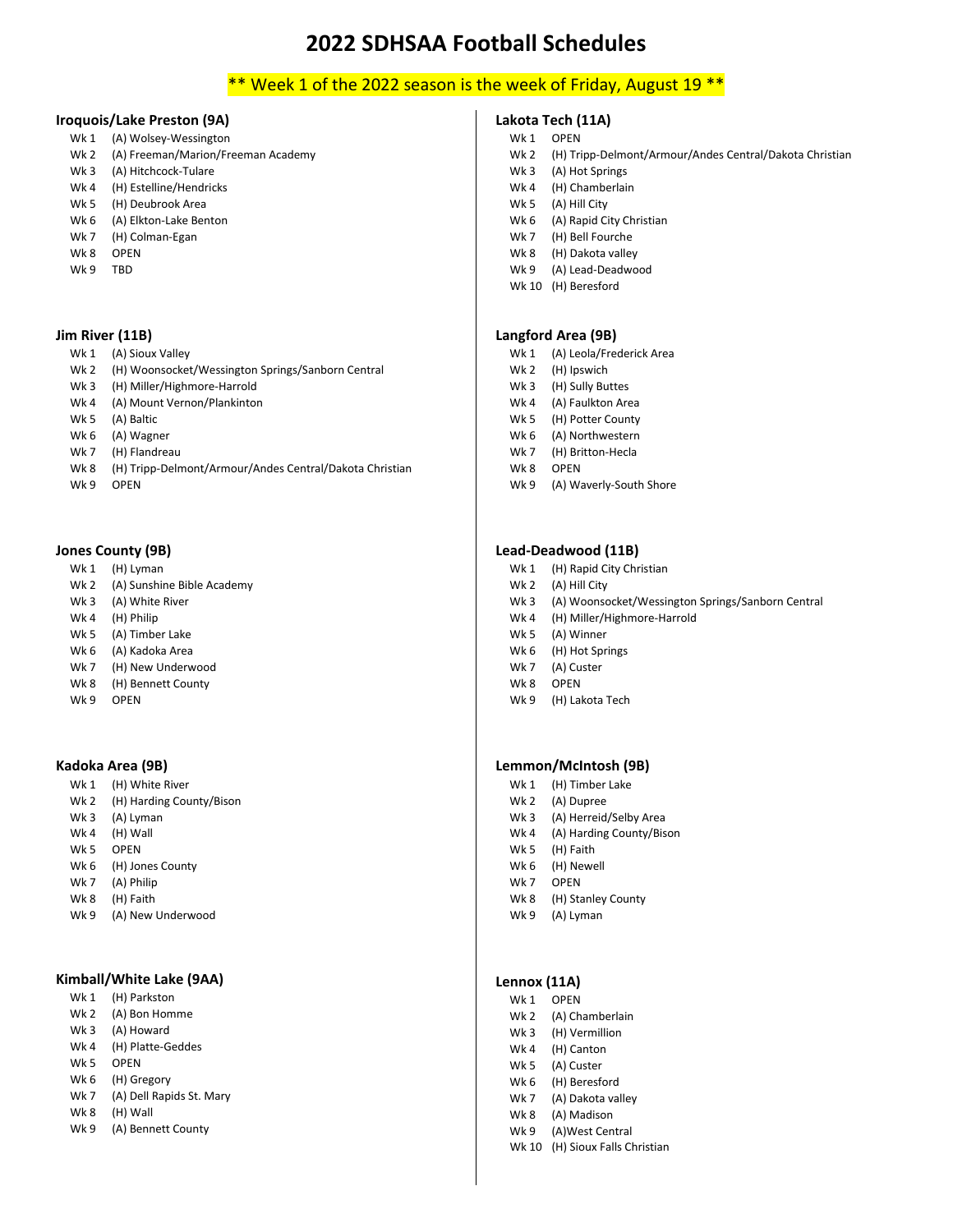# \*\* Week 1 of the 2022 season is the week of Friday, August 19 \*\*

#### **Leola/Frederick Area (9AA)**

- Wk 1 (H) Langford Area Wk 2 (H) Warner
- Wk 3 (A) Northwestern
- Wk 4 OPEN
- Wk 5 (A) Hamlin
- Wk 6 (H) Ipswich
- Wk 7 (A) Potter County Wk 8 (A) North Central
- Wk 9 (H) Faulkton Area

#### **Lyman (9A)**

- Wk 1 (A) Jones County Wk 2 (A) New Underwood Wk 3 (H) Kadoka Area Wk 4 (H) White River Wk 5 OPEN Wk 6 (A) Wall Wk 7 (A) Bennett County Wk 8 (H) Sully Buttes
- Wk 9 TBD

#### **Madison (11A)**

- Wk 1 OPEN
- Wk 2 (H) Dell Rapids
- Wk 3 (A) Milbank
- Wk 4 (H) West Central
- Wk 5 (H) Sioux Falls Christian
- Wk 6 (A) Dakota valley
- Wk 7 (A) Canton
- Wk 8 (H) Lennox
- Wk 9 (A) Vermillion
- Wk 10 (H) Custer

#### **McCook Central/Montrose (11B)**

- Wk 1 (A) Flandreau
- Wk 2 OPEN
- Wk 3 (H) Baltic
- Wk 4 (A) Woonsocket/Wessington Springs/Sanborn Central
- Wk 5 (H) Elk Point-Jefferson
- Wk 6 (A) Sioux Valley
- Wk 7 (A) Hot Springs
- Wk 8 (H) Bridgewater-Emery/Ethan
- Wk 9 (H) Parker

#### **Milbank (11A)**

- Wk 1 OPEN
- Wk 2 (A) Beresford
- Wk 3 (H) Madison
- Wk 4 (A) Vermillion
- Wk 5 (H) Dakota valley
- Wk 6 (A) Dell Rapids
- Wk 7 (H) Sioux Falls Christian
- Wk 8 (A) Sisseton Wk 9 (A) Chamberlain
- Wk 10 (H) West Central
- Wk 2 (H) Mount Vernon/Plankinton Wk 3 (A) Jim River
	- Wk 4 (A) Lead-Deadwood

**Miller/Highmore-Harrold (11B)**

- Wk 5 (A) Woonsocket/Wessington Springs/Sanborn Central
- Wk 6 (H) Hill City

Wk 1 (H) Wagner

- Wk 7 (A) Elk Point-Jefferson
- Wk 8 OPEN
- Wk 9 (H) Tripp-Delmont/Armour/Andes Central/Dakota Christian

#### **Mitchell (11AA)**

- Wk 1 OPEN
- Wk 2 (H) Yankton
- Wk 3 (H) Sturgis Brown
- Wk 4 (A) Pierre T.F. Riggs
- Wk 5 (A) Aberdeen Central
- Wk 6 (H) Sioux Falls Jefferson
- Wk 7 (A) Spearfish
- Wk 8 (H) Watertown
- Wk 9 (H) Huron
- Wk 10 (A) Brookings

#### **Mobridge-Pollock (11B)**

- Wk 1 (H) Webster Area
- Wk 2 (A) Dakota Hills
- Wk 3 (A) Wagner
- Wk 4 (H) Redfield
- Wk 5 (A) Aberdeen Roncalli
- Wk 6 (H) Clark/Willow Lake
- Wk 7 (A) Woonsocket/Wessington Springs/Sanborn Central
- Wk 8 OPEN
- Wk 9 (H) Groton Area

#### **Mt. Vernon/Plankinton (11B)**

- Wk 1 (H) Woonsocket/Wessington Springs/Sanborn Central
- Wk 2 (A) Miller/Highmore-Harrold
- Wk 3 (H) Tripp-Delmont/Armour/Andes Central/Dakota Christian
- Wk 4 (H) Jim River
- Wk 5 (A) Rapid City Christian
- Wk 6 (A) Tri-Valley
- Wk 7 (A) Wagner
- Wk 8 OPEN
- Wk 9 (H) Winner

### **New Underwood (9B)**

- Wk 1 (H) Harding County/Bison
- Wk 2 (H) Lyman
- Wk 3 (A) Wall
- Wk 4 OPEN
- Wk 5 (H) Bennett County
- Wk 6 (A) Philip
- Wk 7 (A) Jones County
- Wk 8 (A) White River Wk 9 (H) Kadoka Area
- Wk 10
- -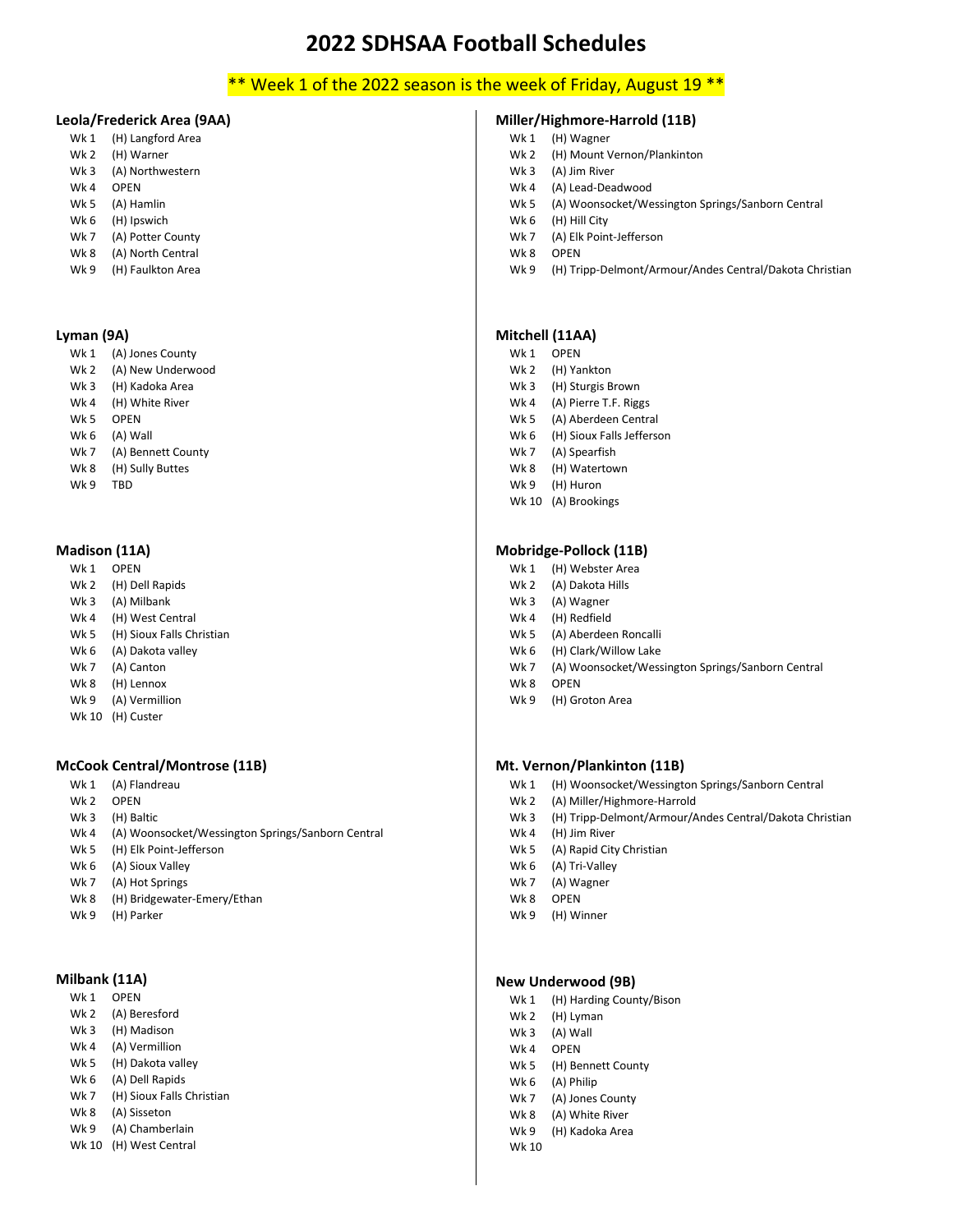# \*\* Week 1 of the 2022 season is the week of Friday, August 19 \*\*

#### **Newell (9A)**

- Wk 1 (H) Potter County
- Wk 2 (A) Faith
- Wk 3 (H) Timber Lake
- Wk 4 (A) Herreid/Selby Area
- Wk 5 (A) Harding County/Bison
- Wk 6 (A) Lemmon/McIntosh
- Wk 7 (H) Dupree
- Wk 8 (H) Philip
- W<sub>k</sub> 9 OPEN

#### **North Central (9AA)**

- Wk 1 (A) Warner
- Wk 2 (A) Northwestern
- Wk 3 OPEN
- Wk 4 (A) Faith
- Wk 5 (H) Castlewood
- Wk 6 (H) Great Plains Lutheran
- Wk 7 (H) Faulkton Area
- Wk 8 (H) Leola/Frederick Area Area
- Wk 9 (A) Ipswich

#### **Northwestern (9A)**

- Wk 1 (A) Hitchcock-Tulare
- Wk 2 (H) North Central
- Wk 3 (H) Leola/Frederick Area
- Wk 4 (A) Ipswich
- Wk 5 (A) Faulkton
- Wk 6 (H) Langford Area
- Wk 7 (A) Herreid/Selby Area
- Wk 8 OPEN
- Wk 9 (H) Warner

#### **O'Gorman (11AAA)**

- Wk 1 OPEN
- Wk 2 (A) Brandon Valley
- Wk 3 (H) Sioux Falls Roosevelt
- Wk 4 (A) Tea Area
- Wk 5 (H) Rapid City Stevens
- Wk 6 (H) Sioux Falls Lincoln
- Wk 7 (A) Sioux Falls Jefferson
- Wk 8 (H) Sioux Falls Washington
- Wk 9 (A) Rapid City Central
- Wk 10 (H) Harrisburg

### **Oldham-Ramona/Rutland (9A)**

- Wk 1 (H) Arlington Wk 2 OPEN Wk 3 (H) Corsica-Stickney Wk 4 (A) De Smet Wk 5 (H) Parkston Wk 6 (A) Dell Rapids St. Mary Wk 7 (A) Castlewood Wk 8 (H) Sunshine Bible Academy
- Wk 9 TBD

#### **Parker (11B)**

- Wk 1 (H) Elk-Point Jefferson
- Wk 2 (A) Tri-Valley
- Wk 3 (H) Flandreau
- Wk 4 (H) Bridgewater-Emery/Ethan
- Wk 5 (A) Clark/Willow Lake
- Wk 6 (H) Baltic
- Wk 7 (A) Redfield
- Wk 8 OPEN
- Wk 9 (A) McCook Central/Montrose

#### **Parkston (9AA)**

- Wk 1 (A) Kimball/White Lake
- Wk 2 (H) Platte-Geddes
- Wk 3 (H) Wolsey-Wessington
- Wk 4 (A) Hanson
- Wk 5 (A) Oldham-Ramona/Rutland
- Wk 6 (H) Garretson
- Wk 7 (A) Gregory
- Wk 8 (H) Bon Homme
- Wk 9 OPEN

#### **Philip (9A)**

- Wk 1 OPEN Wk 2 (H) Wall Wk 3 (H) Bennett County Wk 4 (A) Jones County Wk 5 (A) Dupree Wk 6 (H) New Underwood Wk 7 (H) Kadoka Area Wk 8 (A) Newell
- Wk 9 (A) White River

#### **Pierre T.F. Riggs (11AA)**

Wk 1 OPEN Wk 2 (H) Aberdeen Central Wk 3 (A) Brookings Wk 4 (H) Mitchell Wk 5 (H) Yankton Wk 6 (A) Watertown Wk 7 (A) Brandon Valley Wk 8 (A) Huron Wk 9 (H) Tea Area Wk 10 (A) Douglas

#### **Platte-Geddes (9AA)**

- Wk 1 OPEN Wk 2 (A) Parkston Wk 3 (H) Gregory Wk 4 (A) Kimball/White Lake Wk 5 (H) Viborg-Hurley Wk 6 (H) Bon Homme Wk 7 (A) Wolsey-Wessington Wk 8 (H) Colman-Egan
- Wk 9 (A) Canistota

#### Wk 10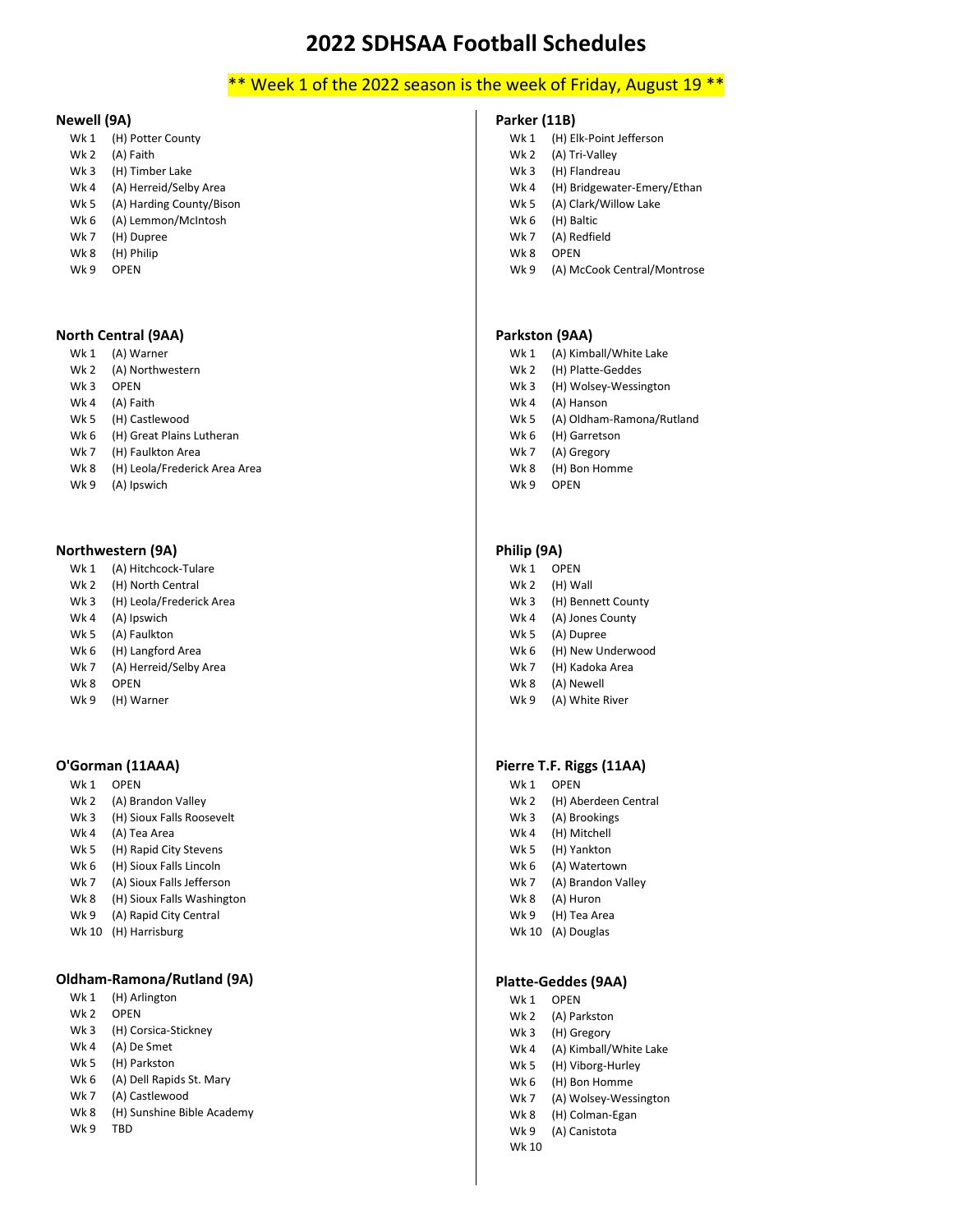# \*\* Week 1 of the 2022 season is the week of Friday, August 19 \*\*

#### **Potter County (9B)**

- Wk 1 (A) Newell
- Wk 2 (A) Sully Buttes
- Wk 3 (H) Faulkton Area
- Wk 4 (H) Warner
- Wk 5 (A) Langford Area
- Wk 6 OPEN
- Wk 7 (H) Leola/Frederick Area
- Wk 8 (H) Herreid/Selby Area
- Wk 9 (A) Sunshine Bible Academy

#### **Rapid City Central (11AAA)**

- Wk 1 OPEN
- Wk 2 (H) Sturgis
- Wk 3 (A) Sioux Falls Lincoln
- Wk 4 (H) Brandon Valley
- Wk 5 (A) Sioux Falls Jefferson
- Wk 6 (H) Sioux Falls Washington
- Wk 7 (H) Sioux Falls Roosevelt
- Wk 8 (A) Harrisburg
- Wk 9 (H) O'Gorman
- Wk 10 (A) Rapid City Stevens

#### **Rapid City Christian (11B)**

- Wk 1 (A) Lead-Deadwood
- Wk 2 OPFN
- Wk 3 (H) St. Thomas More
- Wk 4 (A) Custer
- Wk 5 (H) Mount Vernon/Plankinton
- Wk 6 (H) Lakota Tech
- Wk 7 (A) Hill City
- Wk 8 (A) Hot Springs
- Wk 9 (H) Woonsocket/Wessington Springs/Sanborn Central

#### **Rapid City Stevens (11AAA)**

- Wk 1 OPEN
- Wk 2 (H) Sioux Falls Washington
- Wk 3 (A) Douglas
- Wk 4 (H) Harrisburg
- Wk 5 (A) O'Gorman
- Wk 6 (A) Brandon Valley
- Wk 7 (H) Sioux Falls Lincoln
- Wk 8 (H) Sioux Falls Jefferson
- Wk 9 (A) Sioux Falls Roosevelt
- Wk 10 (H) Rapid City Central

#### **Redfield (11B)**

- Wk 1 (H) Hot Springs
- Wk 2 (A) Groton Area
- Wk 3 (H) Aberdeen Roncalli
- Wk 4 (A) Mobridge-Pollock
- Wk 5 OPEN
- Wk 6 (A) Webster Area
- Wk 7 (H) Parker Wk 8 (A) Dakota Hills
- Wk 9 (H) Deuel

# **Sioux Falls Chrisitian (11A)**

- Wk 1 OPFN
- Wk 2 (H) Canton
- Wk 3 (A) West Central
- Wk 4 (H) Dakota valley
- Wk 5 (A) Madison Wk 6 (H) Chamberlain
- Wk 7 (A) Milbank
- Wk 8 (H) Beresford
- Wk 9 (A) Belle Fourche
- Wk 10 (A) Lennox

#### **Sioux Falls Jefferson (11AAA)**

- Wk 1 OPEN
- Wk 2 (H) Harrisburg
- Wk 3 (A) Sioux Falls Washington
- Wk 4 (A) Sioux Falls Lincoln
- Wk 5 (H) Rapid City Central
- Wk 6 (A) Mitchell
- Wk 7 (H) O'Goman
- Wk 8 (A) Rapid City Stevens
- Wk 9 (A) Brandon Valley
- Wk 10 (H) Sioux Falls Roosevelt

#### **Sioux Falls Lincoln (11AAA)**

- Wk 1 OPEN
- Wk 2 (A) Sioux Falls Roosevelt
- Wk 3 (H) Rapid City Central
- Wk 4 (H) Sioux Falls Jefferson
- Wk 5 (A) Harrisburg
- Wk 6 (A) O'Gorman
- Wk 7 (A) Rapid City Stevens
- Wk 8 (H) Brandon Valley
- Wk 9 (H) Sioux Falls Washington
- Wk 10 (A) Aberdeen Central

#### **Sioux Falls Roosevelt (11AAA)**

- Wk 1 OPEN
- Wk 2 (H) Sioux Falls Lincoln
- Wk 3 (A) O'Gorman
- Wk 4 (H) Sioux Falls Washington
- Wk 5 (A) Brandon Valley
- Wk 6 (H) Harrisburg
- Wk 7 (A) Rapid City Central
- Wk 8 (H) Yankton
- Wk 9 (H) Rapid City Stevens
- Wk 10 (A) Sioux Falls Jefferson

#### **Sioux Falls Washington (11AAA)**

- Wk 1 OPEN
- Wk 2 (A) Rapid City Stevens
- Wk 3 (H) Sioux Falls Jefferson Wk 4 (A) Sioux Falls Roosevelt

Wk 5 (H) Watertown Wk 6 (H) Rapid City Central Wk 7 (H) Harrisburg Wk 8 (A) O'Gorman Wk 9 (A) Sioux Falls Lincoln Wk 10 (H) Brandon Valley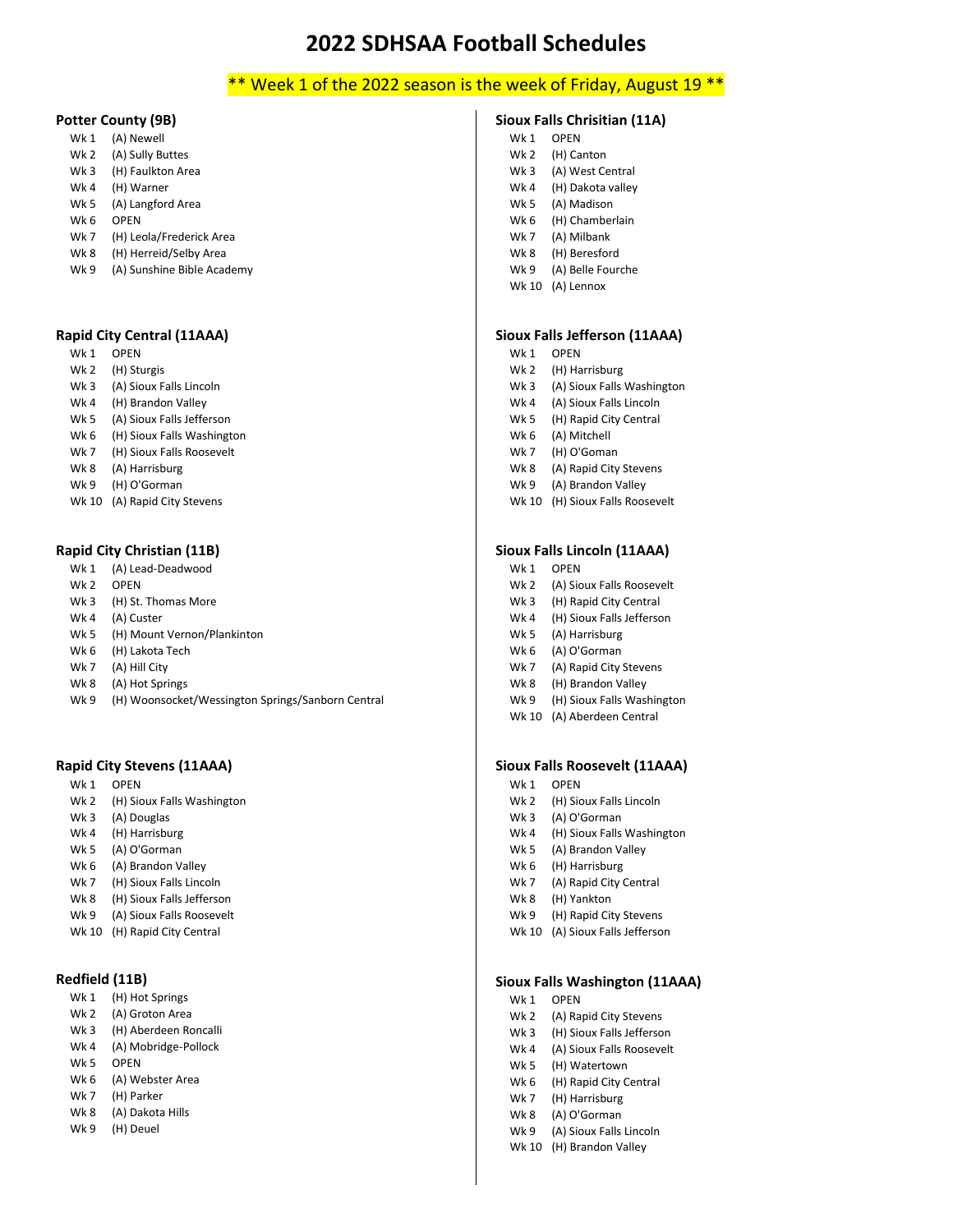# \*\* Week 1 of the 2022 season is the week of Friday, August 19 \*\*

#### **Sioux Valley (11B)**

- Wk 1 (H) Jim River Wk 2 (H) Sisseton
- Wk 3 (A) Elk-Point Jefferson
- Wk 4 (A) Hill City
- 
- Wk 5 (H)Bridgewater-Emery/Ethan Wk 6 (H) McCook Central/Montrose
- Wk 7 (A) Baltic
- Wk 8 OPEN
- 
- Wk 9 (A) Flandreau

#### **Sisseton (11B)**

- Wk 1 (H) Dakota Hills Wk 2 (A) Sioux Valley Wk 3 (H) Deuel
- Wk 4 (H) Tri-Valley
- Wk 5 (A) Wagner
- Wk 6 (A) Groton Area
- Wk 7 OPEN
- Wk 8 (H) Milbank
- Wk 9 (A) Baltic

#### **Spearfish (11AA)**

- Wk 1 OPEN
- Wk 2 (A) St. Thomas More
- Wk 3 (H) Yankton
- Wk 4 (H) Douglas
- Wk 5 (A) Brookings
- Wk 6 (A) Belle Fourche
- Wk 7 (H) Mitchell
- Wk 8 (A) Tea Area
- Wk 9 (A) Watertown
- Wk 10 (H) Sturgis Brown

#### **St. Thomas More (11B)**

- Wk 1 OPEN Wk 2 (H) Spearfish Wk 3 (A) Rapid City Christian Wk 4 (H) Belle Fourche Wk 5 (A) Hot Springs Wk 6 (H) Sturgis Wk 7 (A) Aberdeen Roncalli Wk 8 (H) Douglas
- Wk 9 (A) Dell Rapids

### **Stanley County (9AA)**

- Wk 1 (H) Sully Buttes
- Wk 2 (A) De Smet
- Wk 3 (H) Dupree
- Wk 4 OPEN Wk 5 (A) Bon Homme
- Wk 6 (H) White Riiver
- Wk 7 (A) Timber Lake
- Wk 8 (A) Lemmon/McIntosh
- Wk 9 (H) Faith

### **Sturgis Brown (11AA)**

- Wk 1 OPEN
	- Wk 2 (A) Rapid City Central
	- Wk 3 (A) Mitchell
	- Wk 4 (H) Aberdeen Central
	- Wk 5 (H) Huron
	- Wk 6 (A) St. Thomas More
	- Wk 7 (A) Tea Area
	- Wk 8 (H) Belle Fourche Wk 9 (H) Douglas
- Wk 10 (A) Spearfish

# **Sully Buttes (9B)**

- Wk 1 (A) Stanley County
- Wk 2 (H) Potter County
- Wk 3 (A) Langford Area
- Wk 4 (H) Sunshine Bible Academy
- Wk 5 (A) Colome
- Wk 6 (H) Herreid/Selby Area
- Wk 7 OPEN
- Wk 8 (A) Lyman
- Wk 9 (H) Corsica-Stickney

#### **Sunshine Bible Academy (9B)**

- Wk 1 (H) Viborg-Hurley
- Wk 2 (H) Jones County
- Wk 3 OPEN
- Wk 4 (A) Sully Buttes
- Wk 5 (H) Great Plains Lutheran
- Wk 6 (A) Hitchock-Tulare
- Wk 7 (A) Colome
- Wk 8 (A) Oldham-Ramona/Rutland
- Wk 9 (H) Potter County

#### **Tea Area (11AA)**

- Wk 1 OPEN
- Wk 2 (H) Huron
- Wk 3 (A) Aberdeen Central
- Wk 4 (H) O'Gorman Wk 5 (A) Douglas
- Wk 6 (A) Yankton
- Wk 7 (H) Sturgis Brown
- Wk 8 (H) Spearfish
- Wk 9 (A) Pierre T.F. Riggs
- Wk 10 (A) Watertown

### **Timber Lake (9A)**

- Wk 1 (A) Lemmon/McIntosh
- Wk 2 (H) Herreid/Selby Area
- Wk 3 (A) Newell
- Wk 4 (H) Dupree
- Wk 5 (H) Jones County
- Wk 6 (A) Faith
- Wk 7 (H) Stanley County
- Wk 8 (A) Harding County/Bison
- Wk 9 OPEN
- Wk 10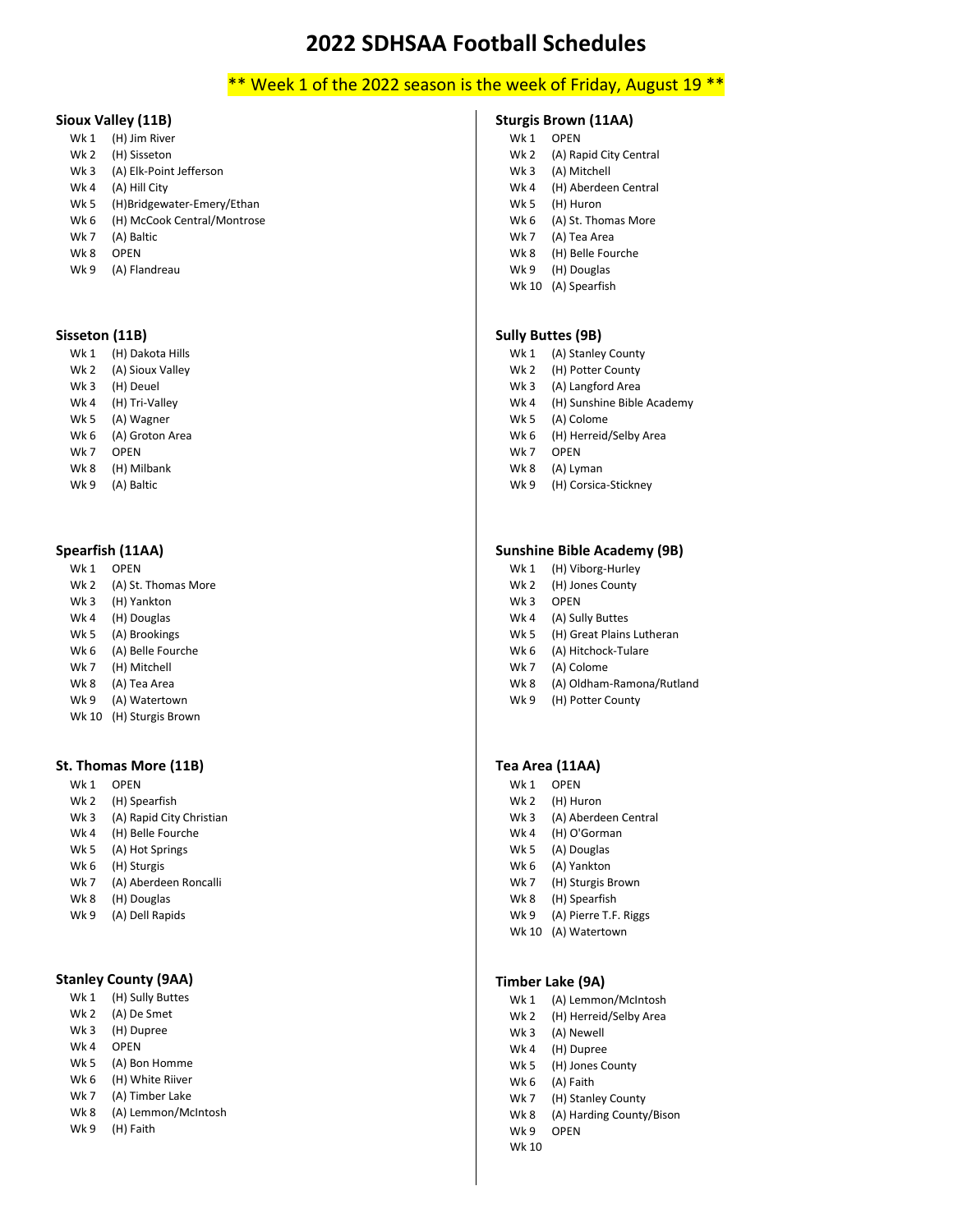# \*\* Week 1 of the 2022 season is the week of Friday, August 19 \*\*

# **Tripp-Delmont/Armour/Andes Central/Dakota Christian (11B)**

- Wk 1 (H) Hill City
- Wk 2 (A) Lakota Tech
- Wk 3 (A) Mount Vernon/Plankinton
- Wk 4 (H) Wagner
- Wk 5 OPEN
- Wk 6 (H) Woonsocket/Wessington Springs/Sanborn Central
- Wk 7 (H) Deuel
- Wk 8 (A) Jim River
- Wk 9 (A) Miller/Highmore-Harrold

#### **Tri-Valley (11B)**

- Wk 1 (H) Winner
- Wk 2 (H) Parker
- Wk 3 (A) Custer
- Wk 4 (A) Sisseton
- Wk 5 OPEN
- Wk 6 (H) Mount Vernon/Plankinton
- Wk 7 (H) West Central
- Wk 8 (A) Elk-Point Jefferson
- Wk 9 (H) Wagner

#### **Vermillion (11A)**

- Wk 1 OPEN
- Wk 2 (H) Dakota Valley
- Wk 3 (A) Lennox
- Wk 4 (H) Milbank
- Wk 5 (A) West Central
- Wk 6 (H) Custer
- Wk 7 (A) Chamberlain
- Wk 8 (H) Canton
- Wk 9 (H) Madison
- Wk 10 (A) Belle Fourche

#### **Viborg-Hurley (9AA)**

- Wk 1 (A) Sunshine Bible Academy
- Wk 2 (H) Garretson
- Wk 3 (A) Canistota
- Wk 4 (H) Bon Homme
- Wk 5 (A) Platte-Geddes
- Wk 6 (H) Chester Area
- Wk 7 (H) Howard
- Wk 8 (A) Hanson
- Wk 9 OPEN

#### **Wagner (11B)**

- Wk 1 (A) Miller/Highmore-Harrold
- Wk 2 (A) Winner
- Wk 3 (H) Mobridge-Pollock
- Wk 4 (A) Tripp-Delmont/Armour/Andes Central/Dakota Christian
- Wk 5 (H) Sisseton
- Wk 6 (H) Jim River
- Wk 7 (H) Mount Vernon/Plankinton
- Wk 8 OPEN
- Wk 9 (A) Tri-Valley

#### **Wall (9AA)**

- Wk 1 (H) Bennett County
- Wk 2 (A) Philip
- Wk 3 (H) New Underwood
- Wk 4 (A) Kadoka Area
- Wk 5 (A) White River
- Wk 6 (H) Lyman
- Wk 7 (H) Harding County/Bison
- Wk 8 (A) Kimball/White Lake
- Wk 9 OPEN

#### **Warner (9A)**

- Wk 1 (H) North Central
- Wk 2 (A) Leola/Frederick Area
- Wk 3 (H) Ipswich
- Wk 4 (A) Potter County
- W<sub>k</sub> 5 OPFN
- Wk 6 (A) Faulkton Area
- Wk 7 (H) Hamlin
- Wk 8 (H) Estelline/Hendricks
- Wk 9 (A) Northwestern

#### **Watertown (11AA)**

- Wk 1 OPEN
- Wk 2 (A) Brookings
- Wk 3 (H) Huron
- Wk 4 (A) Yankton
- Wk 5 (A) Sioux Falls Washington
- Wk 6 (H) Pierre T.F. Riggs
- Wk 7 (H) Aberden Cent.
- Wk 8 (A) Mitchell
- Wk 9 (H) Spearfish Wk 10 (H) Tea Area

#### **Waverly-South Shore (9A)**

- Wk 1 (A) Dell Rapids St. Mary
- Wk 2 (A) Great Plains Lutheran
- Wk 3 (A) Britton-Hecla
- Wk 4 (H) Hitchcock-Tulare
- Wk 5 (H) Florence/Henry
- Wk 6 OPEN
- Wk 7 (A) Estelline/Hendricks
- Wk 8 (H) Castlewood
- Wk 9 (H) Langford Area

### **Webster Area (11B)**

Wk 1 (A) Mobridge-Pollock

Wk 8 (H) Aberdeen Roncalli

- Wk 2 (A) Clark/Willow Lake
- Wk 3 (H) Winner
- Wk 4 (H) Deuel
- Wk 5 (A) Dakota Hills Wk 6 (H) Redfield
- Wk 7 (A) Groton Area

Wk 9 OPEN Wk 10